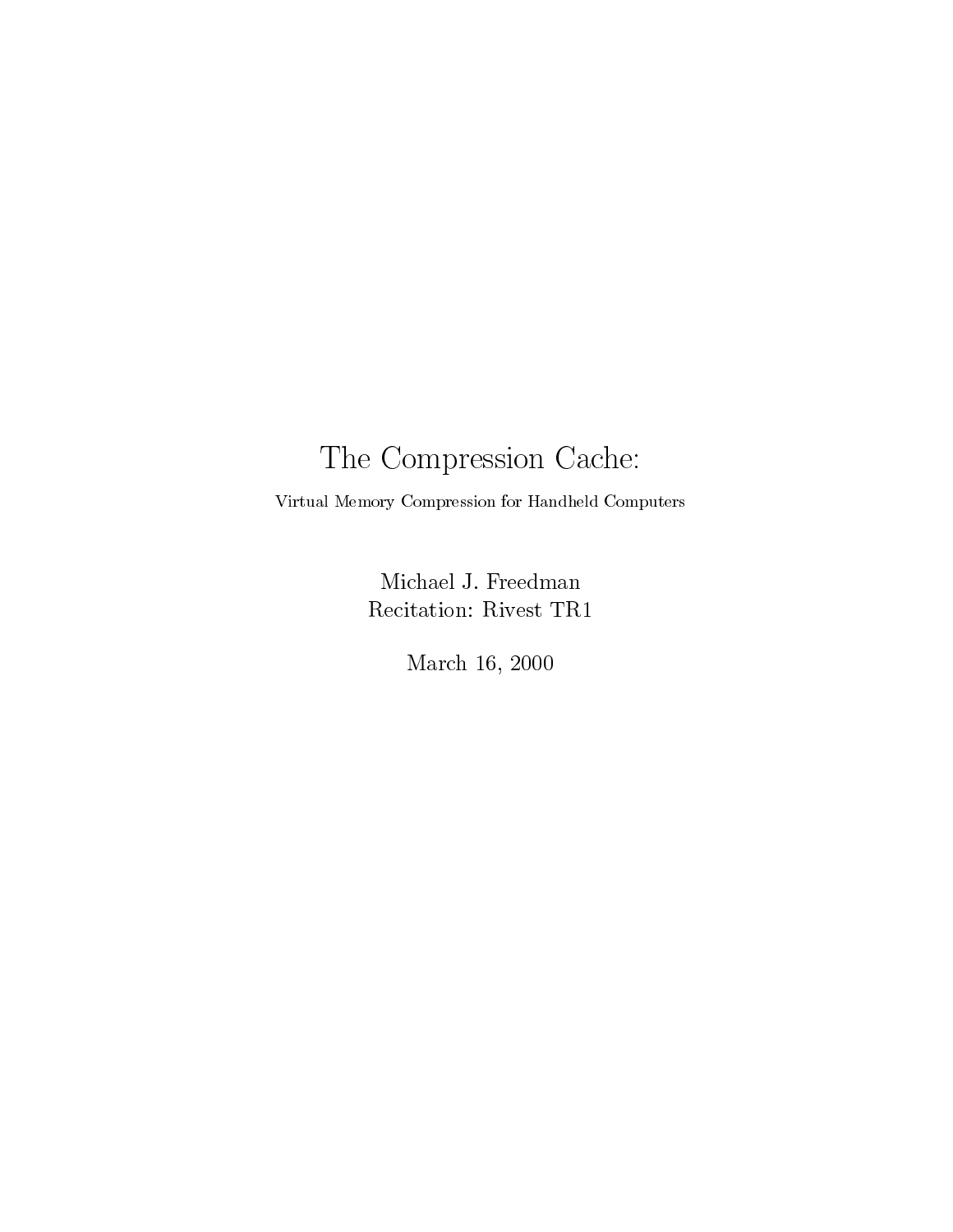### Abstract

Power consumption and speed are the largest costs for a virtual memory system in handheld computers. This paper describes a method of trading off computation and useable physical memory to reduce disk I/O. The design uses a compression cache, keeping some virtual memory pages in compressed form rather than sending them to the backing store. Efficiency is managed by a log-structured circular buffer, supporting dynamic memory partitioning, diskless operation, and disk spin-down.

## **Contents**

| $\mathbf{1}$   |        | Introduction                                      | $\boldsymbol{2}$ |
|----------------|--------|---------------------------------------------------|------------------|
| $\overline{2}$ |        | Design Criteria and Considerations                | 3                |
|                | 2.1    |                                                   | 3                |
|                | 2.2    |                                                   | 3                |
|                | 2.3    | Non-Reversed Compression in Fixed-Sized Pages     | 3                |
|                | 2.4    |                                                   | $\overline{4}$   |
| 3              | Design |                                                   | $\overline{4}$   |
|                | 3.1    |                                                   | 4                |
|                |        | 3.1.1                                             | $\overline{4}$   |
|                |        | 3.1.2                                             | $\bf 5$          |
|                |        | 3.1.3                                             | $\overline{5}$   |
|                |        | 3.1.4                                             | 6                |
|                | 3.2    |                                                   | $\boldsymbol{6}$ |
|                |        | 3.2.1                                             | 6                |
|                |        | 3.2.2                                             | 8                |
|                | 3.3    |                                                   | 8                |
|                | 3.4    |                                                   | 9                |
|                | 3.5    |                                                   | 9                |
| 4              |        | <b>Results and Discussion</b>                     | 10               |
|                | 4.1    |                                                   | 10               |
|                |        | 4.1.1                                             | 10               |
|                |        | Disk Stores versus In-Memory Compression<br>4.1.2 | 11               |
|                | 4.2    |                                                   | 12               |
|                |        | 4.2.1                                             | 12               |
|                |        | 4.2.2                                             | 12               |
|                | 4.3    |                                                   | 13               |
|                | 4.4    |                                                   | 13               |
|                | 4.5    |                                                   | 14               |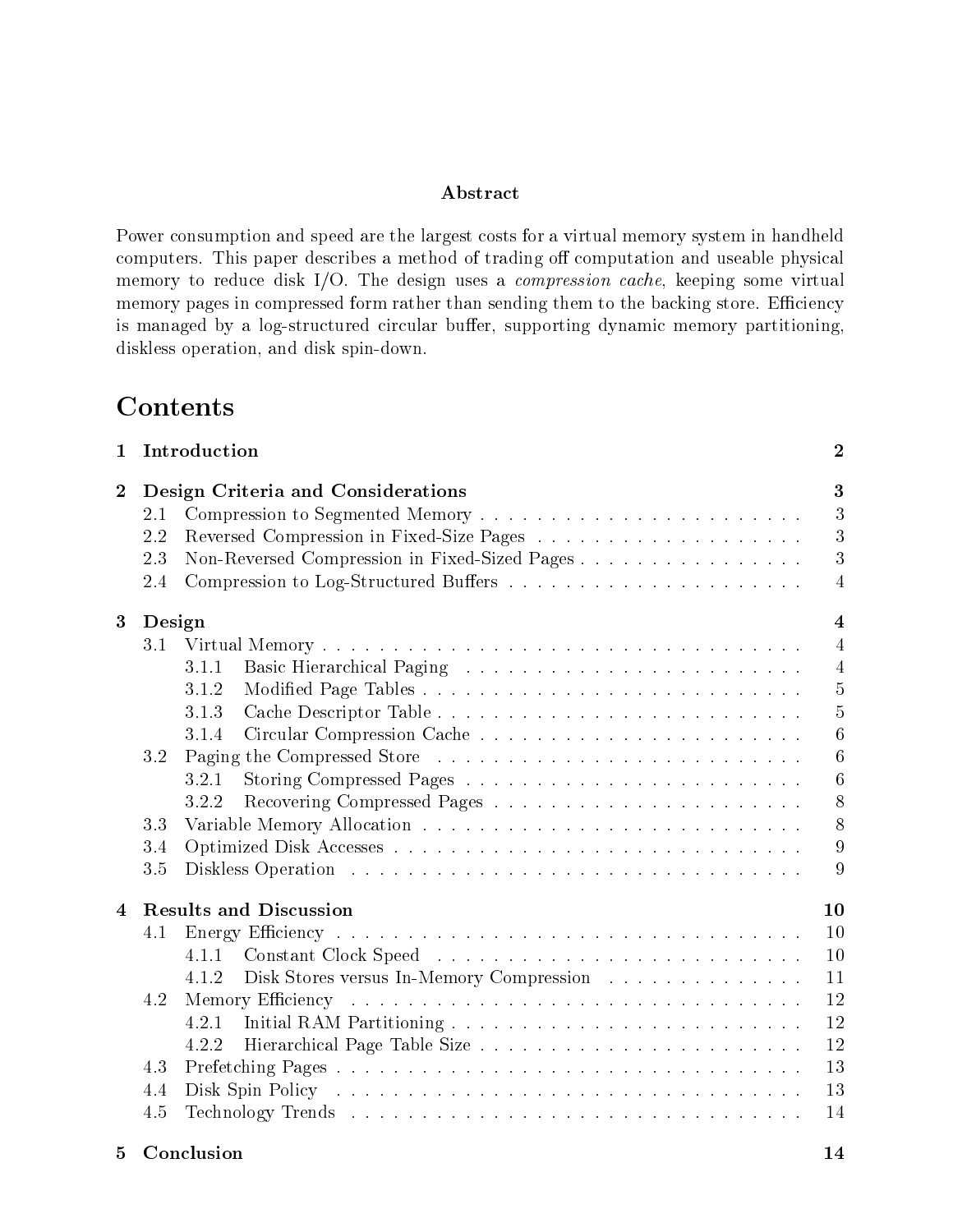The handheld computer industry has witnessed signicant growth in the past few years. Users have begun to use personal data assistants (PDAs) and other mobile computers in great numbers. The applications and features provided by these systems have expanded to match this interest. Newer models of the Palm or Windows CE PDAs provide increased storage capacity, applications such as spreadsheets, databases, and document viewers, and wireless communication to read email and news. Users desire even greater functionality: the ability to surf the Web, to communicate with audio and video, to play music with the advent of mp3 files, and to use speech-based interfaces. This list is far from all-inclusive, but many of these operations share the nature of being highly memory-intensive.

The greater demands placed on mobile computers are difficult to resolve in the face of technological trends. While the processor power and physical memory size of workstations have increased dramatically in the past decade, handheld computers have significantly less memory. The development of memory-intensive applications and faster processors for handheld systems only compounds this problem. Software designers are forced to create programs with smaller memory footprints, but the available physical memory still might not be sufficient. As with all modern computers, virtual memory and paging are necessary to support a variety of applications.

The difficulty in paging on handheld computers follows similar technological trends. While processor speed has increased greatly, I/O speed and battery life has not witnessed similar growth. Handheld computers may communicate over slower wireless networks, run diskless, or use smaller, slower local disks. An on-board battery is generally used for power consumption.

The dominant cost of a virtual memory system is backing stores to disk. VM performance on a mobile computer can be improved by decreasing traffic to and from the backing store. This problem is often handled by implementing page replacement policies that swap out pages in memory that will not be touched for the longest time. An optimal replacement policy cannot be performed on-line, therefore techniques such as the least-recently-used (LRU) heuristic and working set model only approximate optimal page selection based on previous behavior. These algorithms may perform poorly for specific referencing patterns. An obvious alternative to reduce dependence on the backing store is to increase the number of pages that can be stored in physical memory.

This paper describes a system that uses compression to increase the number of pages that can be stored in physical memory. A section of the physical memory that would normally be used directly by the application is used instead to hold pages in compressed form. This area is known as the *compression cache*. With more pages in physical memory, fewer page faults are issued by the virtual memory manager. Fewer slow, energy-intensive  $I/O$  accesses are necessary. An important consequence of decreased disk use is the associated savings in power consumption.

This remainder of this paper is organized as follows: section 2 details the design requirements and various options for a compressed virtual memory scheme; section 3 presents a detailed description of the selected compressed virtual memory design; and section 4 reports calculations and discusses the design choices made.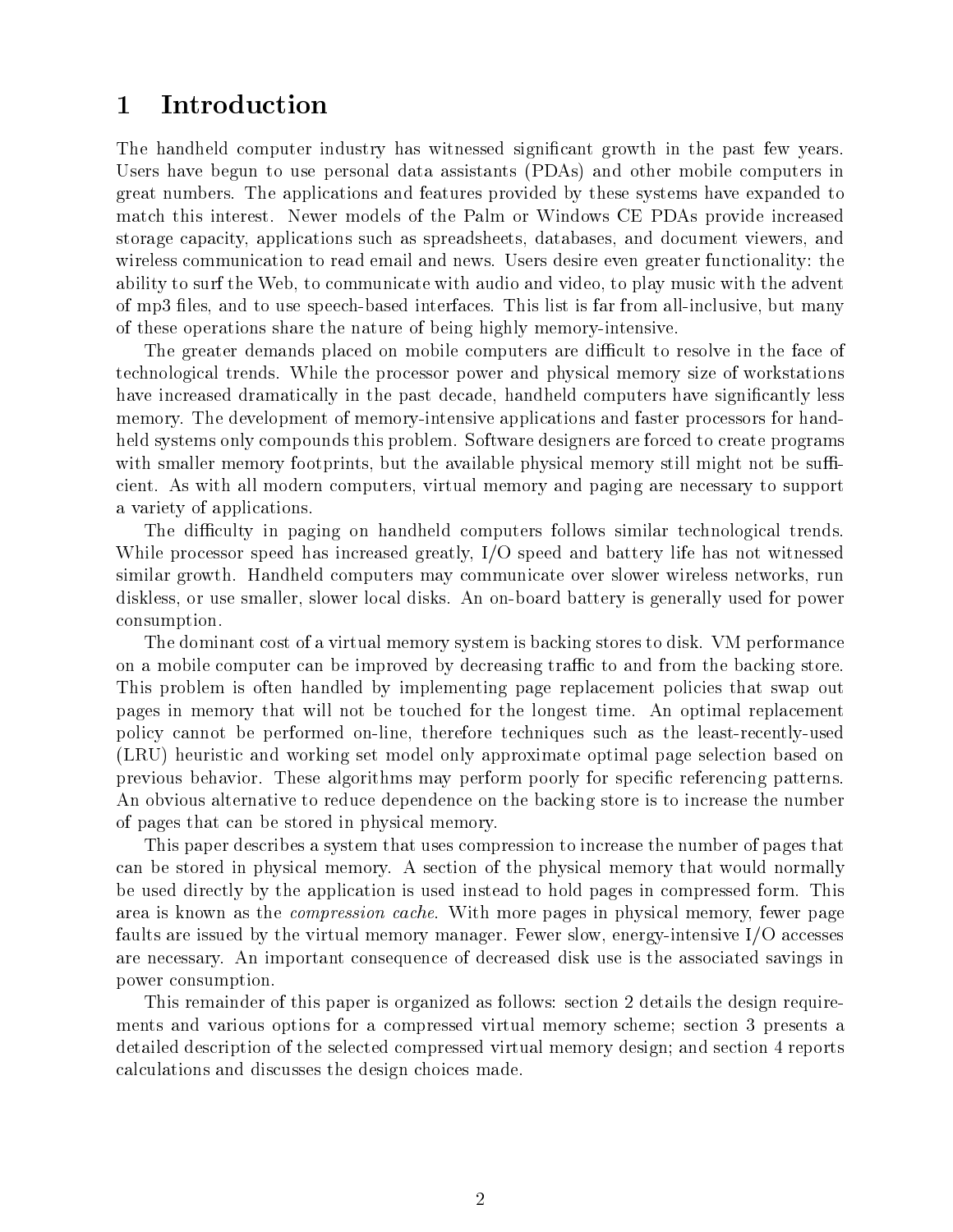#### 2Design Criteria and Considerations

The virtual memory system for our handheld computer must support several criteria. The design must be able to compress pages in memory. It requires a method by which compressed pages may be referenced and extracted from compressed store. Furthermore, this process needs to be both relatively quick and should save considerable battery power as compared to disk accesses.

Compression algorithms result in variable-sized encoding. In a typical linked data structure, many words point to nearby objects, are nil, or contain small integers or zero. Thus, algorithms take advantage of this redundancy, or low information-theoretic entropy, to reduce the necessary encoding to representaword. Using Lempel-Ziv coding, a block of memory is compressible to one-quarter of its size on average [1, 11].

Variable-sized compressed pages add complexity to virtual memory systems. Paging has been generally adopted as a simpler, more efficient storage technique, yet requires fixed-size storage. Several possible means for storing compressed pages are considered.

### 2.1 Compression to Segmented Memory

Segmentation allows variable-sized storage at any location in memory. As memory operations occur, however, the storage becomes \fragmented" as free chunks of memory appear between sections being used. At some stage, the memory manager needs to shuffle these free memory segments around  $-$  known as "burping the memory"  $-$  to compact the storage. This process to coalesce free memory into contiguous buffers is computationally dependent upon memory size. To reduce this complexity and improve speed, one can imagine partitioning memory into two, four, or even more chunks on which burping is performed independently. This partitioning, however, leads to the model of fixed-size paging.

### 2.2 Reversed Compression in Fixed-Size Pages

Compressed pages are stored within the system's fixed-size 8 KByte pages, and are removed from compressed storage when paged. The memory manager could locate available space for a compressed page and copy it to that free space. To fetch the compressed page, the normal hierarchical page table walk is used to located the compressed page. The data is uncompressed back to a 8 KByte page in uncompressed space, and the region is marked as "free." However, a system process is still needed to burp each fixed page to recover the fragmented space.

### 2.3 Non-Reversed Compression in Fixed-Sized Pages

With non-reversed compression, pages are only copied, not removed, when paged from the compressed store. This scheme can lead to several copies of data in memory. Memory management can prove more difficult, approaching something similar to garbage collection. A compressed page is only evicted if its corresponding uncompressed page is dirty, or the compressed page is no longer referenced. If an uncompressed page does not change, it can merely reference an existing compressed store to move into compressed space.

This design has a major problem associated with compressing new pages. The system would encounter difficulty when attempting to allocating new memory in which to store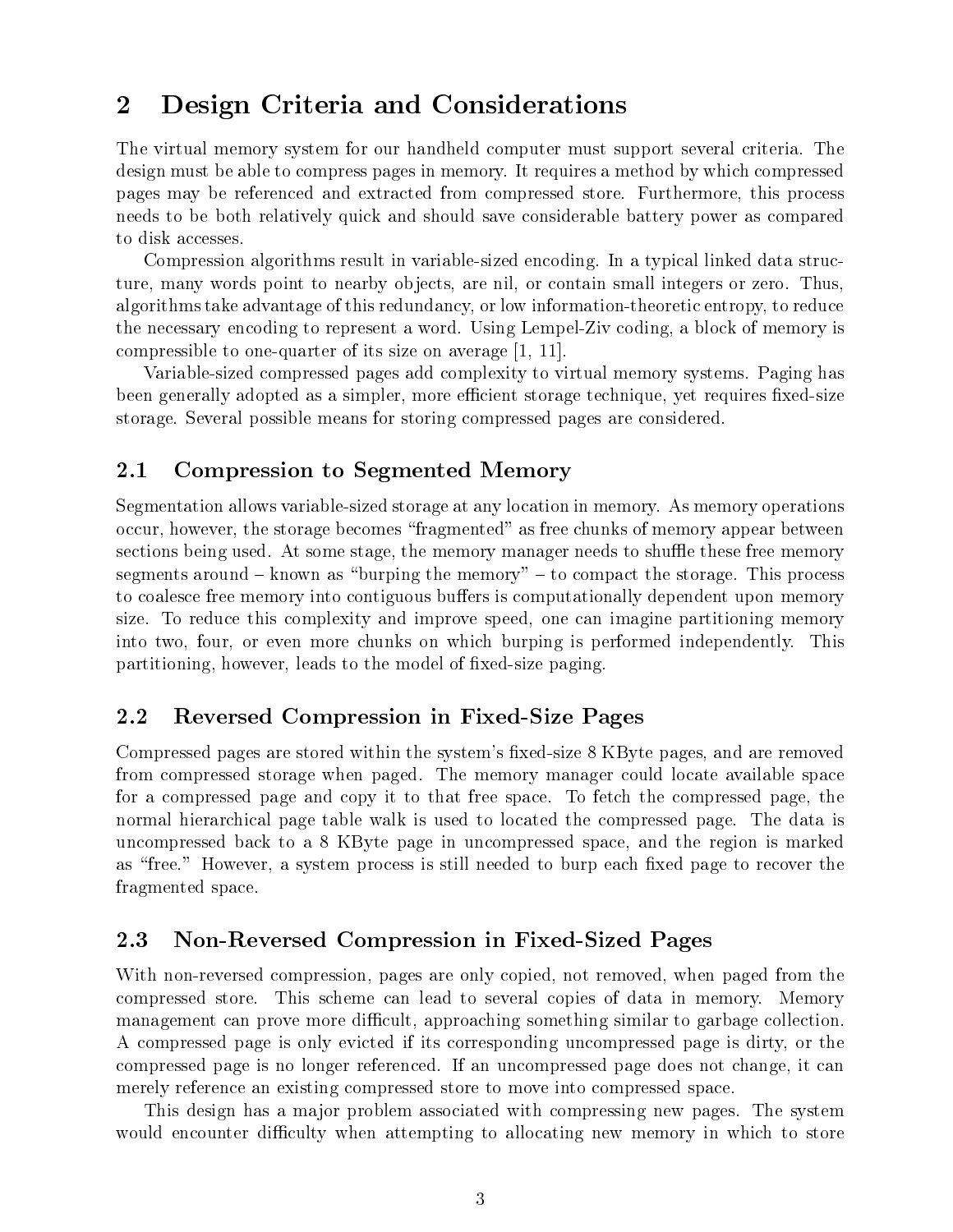compressed pages. Any given fixed-page in compressed space might be storing a mix of both current and outdated pages. The entire page could not therefore be thrown away, but this design seeks specifically to not require memory compacting. Deadlocks to evict pages are foreseeable, as both possible evictees could hold current compressed pages that could not be flushed. Processes could quickly run out of space for compressed storage; using a resizable RAM partition only postpones this problem.

Both techniques for compressing data into fixed-sized pages have management difficulties. Pages might not be compressible  $-$  a stream of completely random bits has no redundant information – and thus compression may yield full 8 KByte pages. To maintain the correctness of our pseudo-LRU algorithm, these pages would still be moved into the compressed store. However, there is no room on that fixed page to store any extra information such as the compressed page's back reference, information bits, or page offset. An external data structure not referenced by the page table would add complexity to the design.

## 2.4 Compression to Log-Structured Buffers

A log-structured circular buffer  $[9]$  maps physical pages into the kernel's virtual address space, one by one, eventually wrapping around to the start of the cache. Compressed pages are stored directly in the first free unit within the compression cache. Pages are reclaimed from the compression cache by evicting the oldest compressed page. Using this technique, compacting fragmented memory is not required as often, as the circular buffer mimics a FIFO queue. Data is placed near the top of the buffer, the oldest pages are removed from near the bottom. Log-structured systems are also well-suited for dynamically resizing available physical memory. The next section shall discuss in depth the implementation of a compression cache based on this design.

### 3Design

This section details the design and implementation of a compressed virtual memory system.

### 3.1 Virtual Memory

An optimal system would be able to handle compressed pages with standard memory management techniques. When a page is compressed or uncompressed, the virtual memory manager can find or reclaim unused pages of memory. However, the compression algorithm yields compressed pages of variable size. Therefore, we cannot use a normal fixed-page technique to store compressed pages. A compression cache system is a more relevant approach to our requirements. This design requires some modifications and additions to the virtual memory system.

### 3.1.1 Basic Hierarchical Paging

Unlike previously implementations of compression caches [2], references to the location of compressed pages will be stored in the page table. For simplicity of access, this limits the number of page faults  $-$  page faults will all go to backing stores on disk if available  $-$  though increases the size of our page table.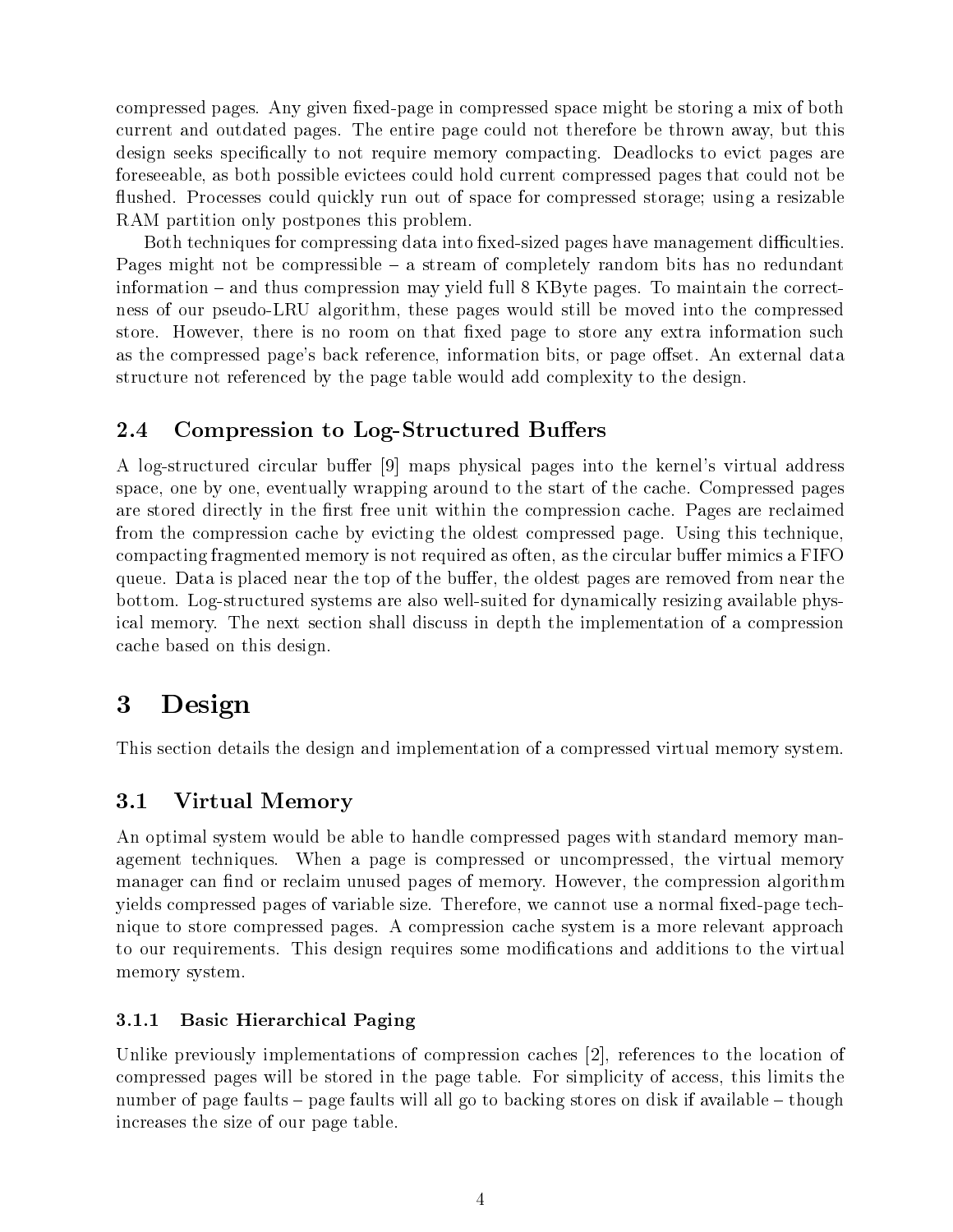

Figure 1: Hierarchical page table

A basic hierarchical page table is used to reference pages in memory. The process supplies a virtual address to the VM manager, the virtual address maps several layers of the table to the proper physical page address, and the supplied offset selects the specific address on the physical page. Figure 1 shows the process by which a virtual address is mapped to a physical page by \walking" the page table.1

This system attempts to use similar page recovery techniques for uncompressed and compressed stores. The page table includes references for both types of stores, mapping the entries to physical addresses via the normal means. Compressed stores, however, require some extra information and handling.

#### 3.1.2 3.1.2 Modied Page Tables

The page table requires an additional word of data per entry to reference compressed pages in the circular cache. A compressed bit is set high if the page is compressed and removed from uncompressed memory. A present bit is set high when a page is moved to cache, and set low when the page is removed (which differs from being merely uncompressed) from the cache. The compressed page's location in memory should also be stored in this data word, similar to indexing in a regular cache or virtual memory system. The high-order bits can determine the page's slot in the cache descriptor table; low-order bits map the explicit offset within its physical block.

#### $3.1.3$ 3.1.3 Cache Descriptor Table

A cache descriptor table is necessary for the page table to locate compressed pages within the cache. This table stores a mapping of slots in the compression cache to physical pages. It also maintains the current state  $-$  new, free, clean, dirty  $-$  of the physical block. This status block tells the memory manager which space it should assign in the compression cache, as well as whether a write-back is disk may be needed.

<sup>&</sup>lt;sup>1</sup>Figure from Krste Asanovic. 6.823 Lecture 12 Notes.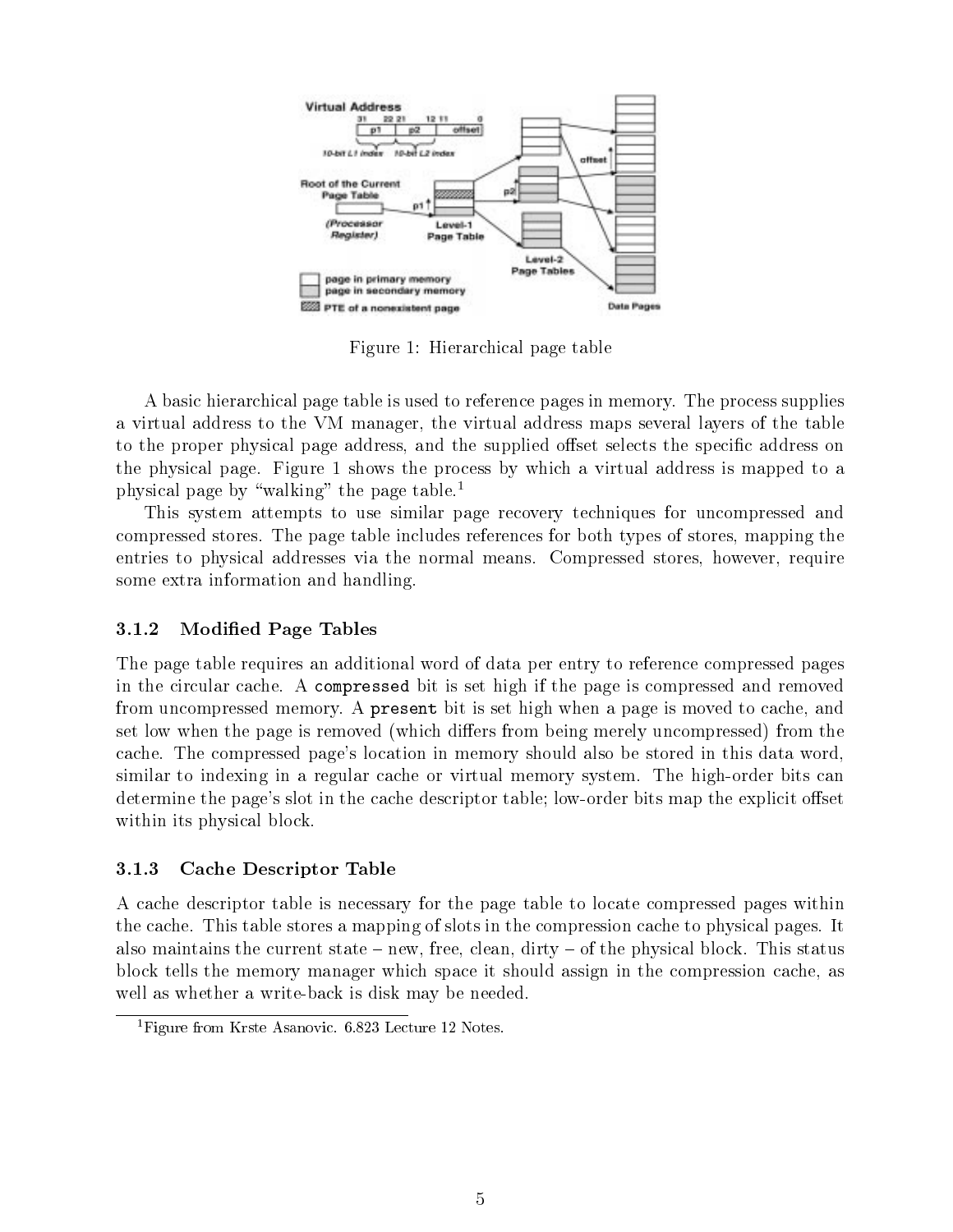### 3.1.4 Circular Compression Cache

The compression cache is a log-structured circular buffer in main memory. The handheld computer's operating system allocates a number of physical pages into the kernel's virtual address space for the compression cache. The choice of this allocated size will be discussed later in sections 3.3 and 4.2.1. These pages are used solely for the compression cache. When a compressed page does not fit within a physical page, the remaining bytes are carried through to be written at the top of the next physical page. Likewise, the compressed page at the top of the compression cache carries through to the physical page at the bottom of the buffer, explaining the "circular" description of the cache.<sup>2</sup> The memory manager inserts a small header before each page, describing the page, its compressed size, a back reference to the compressed page's virtual address, and a link to the next physical page in the cache.

The VMM requires two pointers into the cache for efficient writing. The bottom pointer references the first compressed page, the bottom of the cache. The top pointer references the first available address for writing.



Figure 2: Compression Cache: Pages are compressed in the circular buffer begun with header information, and described in a separate array that maps slots to physical page addresses and maintains current page state. The different patters refer to dirty, clean, and free compressed pages in memory.

### 3.2 Paging the Compressed Store

The virtual memory manager is charged with maintaining both uncompressed and compressed pages in main memory. This section describes the process by which pages are added to and recovered from the compressed store.

### 3.2.1 Storing Compressed Pages

Upon initialization of some process, allocated physical pages are filled with the proper uncompressed information. As usual, these physical addresses may be referenced through virtual addresses in the page table. The compressed and present bits are both set low.

When the process runs out of memory for uncompressed pages, the VMM begins to utilize the compression cache by using a page-replacement heuristic. The LRU heuristic is an efficient and practical technique for real systems. While virtual addresses to both compressed and uncompressed pages are present in the page table, the VMM will only consider uncompressed pages when determining the LRU page.

Once selected, the LRU physical page is evicted from uncompressed memory. The first available cache slot and its corresponding physical address are determined from the cache descriptor table. The page is compressed and written to the cache's free location. The page's compressed and present bits in the page table are set high, and the additional word in the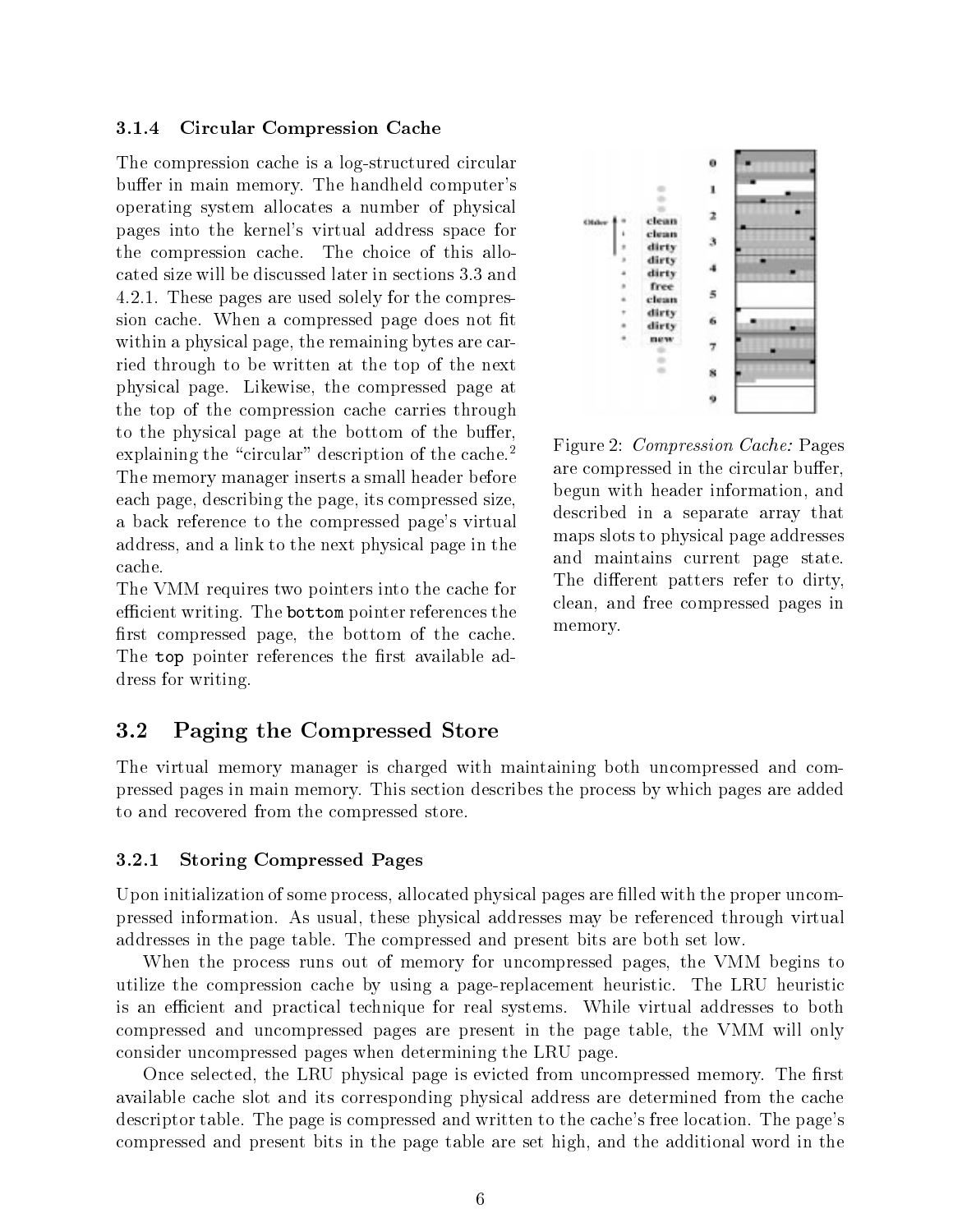If uncompressed space is not full, Store page in uncompressed memory. Else uncompressed space is full, Choose LRU page to compress. If cache is full, Select LRU element in cache. Flush it and possible write back to disk. If page already in cache, If page near top of cache, Do nothing. Else page near bottom of cache, Copy compressed page to top of cache. Else page not in cache, Compress page and store at top of cache.

page table entry is set to reflect this new slot: offset location.

The cache may run out of space to store compressed pages. If this occurs, the cache generally flushes the bottom page. We gain efficiency by checking the bottom of the cache descriptor table. If the page is clean, the buffer is merely flushed and no further action is required. If the compressed page is dirty, it is first uncompressed and then backup stored to disk as normal. The page's present bit is set low in its page table entry. As this flushed page corresponds to one of the first pages, the cache is a FIFO queue, which mimics the LRU heuristic.

Several compressed copies of the same page may exist within the circular cache at once. We allow this to simplify memory management. When variable-sized memory is normally freed from a system, areas of unused space start to accumulate throughout the system. To recover this fragmented memory, the system needs to "burp the memory" and coalesce the unused memory into sequential blocks. However, by not actually freeing the memory when pages are uncompressed, the cache handles memory deallocation only when it needs the space. The general practice is to evict the oldest compressed page from the bottom of the cache. For example, during memory-intensive operations like streaming audio or video, we do not desire the complexity of compacting memory. However, if the processor has extra cycles to spend, it may remove other compressed pages in the cache and burp the memory. This method, therefore, minimizes complexity and transparently implements a LRU page replacement policy.

Cache efficiency is improved by checking prior to a compression whether the page already exists within the cache, as suggested in [2]. If the page is present in the page table, its location is extracted. This is the key reason why the compressed location is stored as an additional word in the page table, as opposed to replacing the normal physical page address. If the compressed page is near the top of the cache, thus fairly recent, no action occurs. However, if it is present but near the bottom of the cache, the compressed page is copied to the top of the cache, and the page table is updated to reflect this new offset. This copying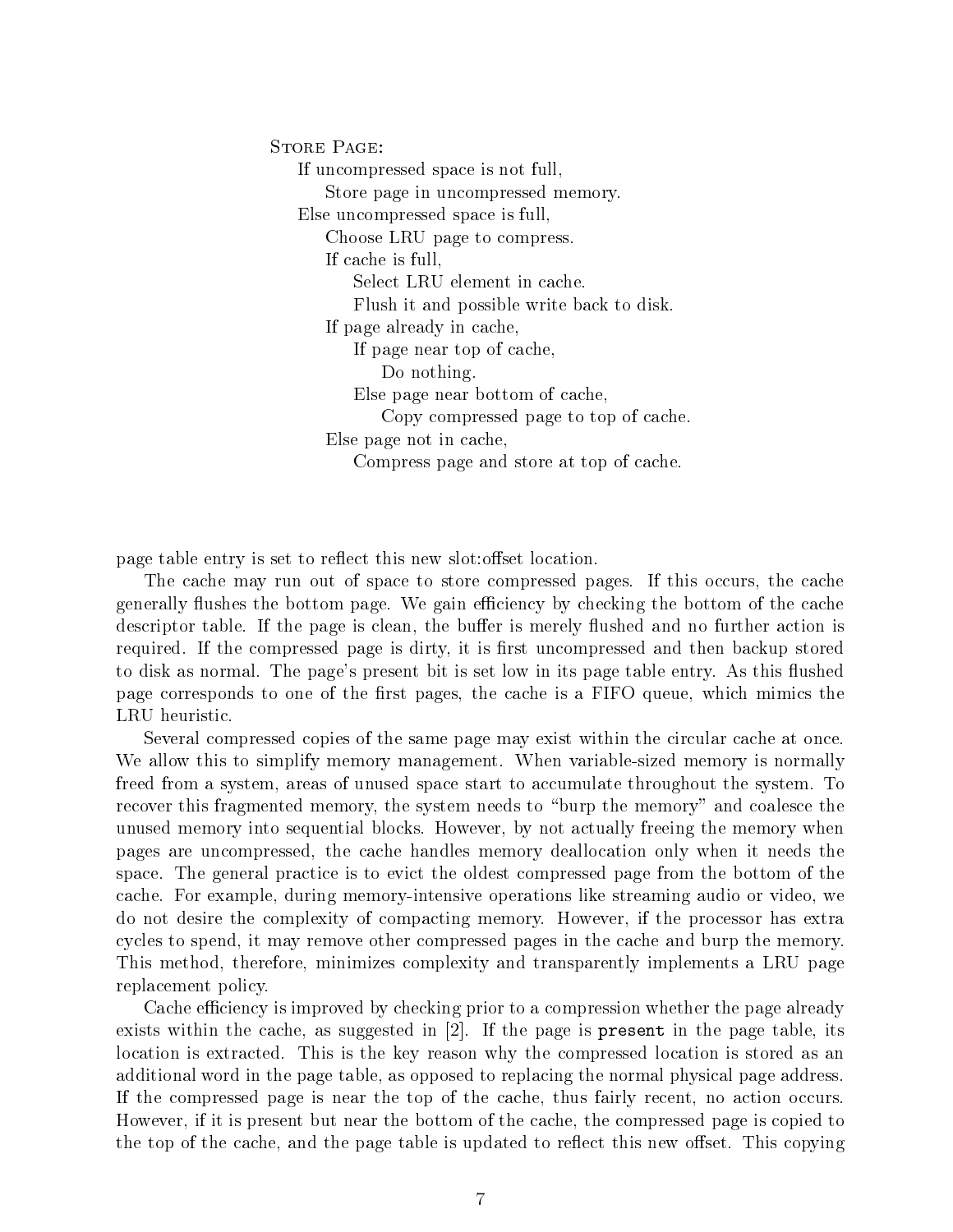If page in physical memory, If page uncompressed, Return page via general paging means. Else page compressed, Look up page number in page table. Using number, look up cache offset in reference table. Extract compressed page from cache address. Uncompress page. Else page not in physical memory, Issue page fault and recover page from disk.

is necessary to maintain the LRU replacement nature and log-structure of our compression cache.

### 3.2.2 Recovering Compressed Pages

The compression cache and descriptor tables provide an easy means with which to recover compressed pages. When the process accesses a virtual memory address that has its compressed and present bits high, the location value is accessed in the page table entry. Clearly, this differs from the uncompressed case, in which the physical page address is directly used. Using the high-order bits of this location in the descriptor table, the fixed-page address of the compressed page is returned. Accessing this page, offset by the low-order bits, returns the proper compressed page. From the header information, we determine the compressed page's size. The page is uncompressed and moved into normal physical memory, remaining also in compressed form in the cache. The page's compressed bit in the page table is set low, but the present flag remains high to handle the "multiple copies in the cache" optimization just previously described. If no space in physical memory is available, the system chooses a new LRU page to compress.

#### 3.3 Variable Memory Allocation

The optimal partitioning of RAM between uncompressed and compressed memory is highly application dependent. The characteristics of the memory requirements, such as size and reference pattern, differ among applications. If the program is large or accesses pages randomly, the cache will not significantly reduce traffic to the backing store. If the information-theoretic entropy of the average word is large, compression will not yield a signicant decrease in size. For these cases, the cache should be smaller. A larger cache would improve performance if the opposite is true: the program is smaller, compression is more successful, and the process touches pages with strong spatial and temporal locality.

Implementations of a compression cache using a fixed-size RAM partition have found this technique only useful for applications that paged heavily even without the compression cache. These applications also fit within the compression cache without excessive traffic to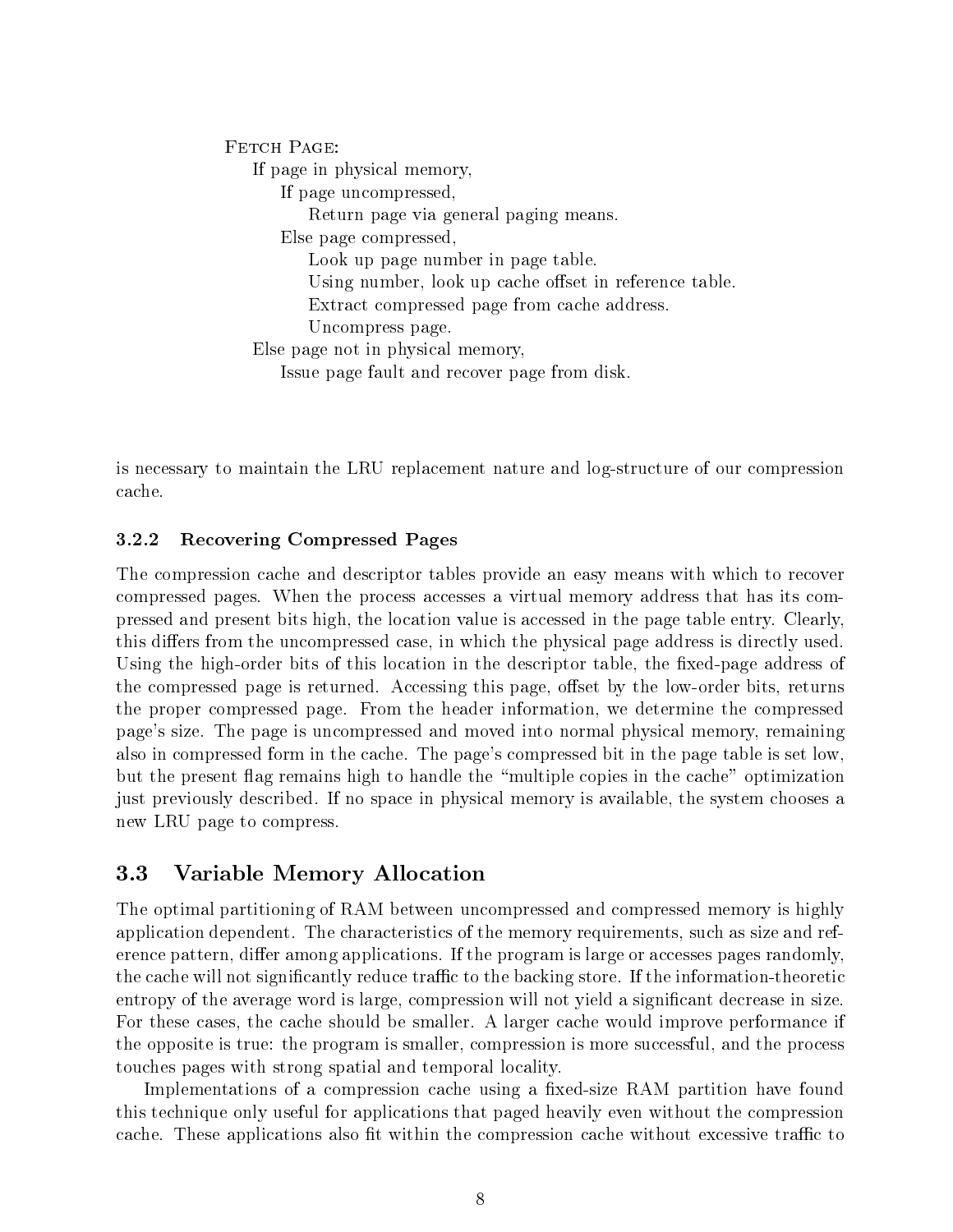the backing store [3].

The log-structured circular buffer of the cache dynamically changes size depending on the current process. If the program performs in a way to minimize the effectiveness of the compression cache, the cache should free up its allocated physical pages so that they may be used for uncompressed stores. Likewise, if the program displays behavior that a larger number of pages are accessed often (i.e., a larger working set), then a larger compression cache improves performance. Therefore, instead of flushing the bottom compressed page when the cache runs out of space, the kernel can allocate another physical page for the compression cache.

The size of the compression cache also depends on the availability of an adequate backing store, as we shall now discuss.

### 3.4 Optimized Disk Accesses

Disk usage may be optimized to access several pages at once. Minimizing the number of disk accesses reduces power dissipation, which is relatively independent of the actual amount of data transferred up a few megabytes of data.

Using the standard virtual memory model, pages need to be fetched one-at-a-time from disk. When a page is not located within the physical memory in either uncompressed or compressed state, the VM manager issues a page fault exception that interrupts the process's execution. The page needs to be fetched from disk to the uncompressed memory, and execution resumes once the data is available.

However, the cache can write several pages to disk in one operation. Instead of removing only the bottom compressed page from the cache when space is required, several pages can be evicted from the cache at once. Only one larger disk write would therefore be necessary, instead of writing each page individually. Between these rarer backing stores and fetches, the disk can be spun down. Power is saved by allowing the disk to sleep, as discussed later in section 4.4.

#### 3.5 3.5 Diskless Operation

Disk stores on a handheld computer are both slow and power-intensive. One of the integral reasons for implementing compressed paging to memory is to reduce disk accesses and this associated energy consumption. Measures estimate that writing a 8KBytes page to disk requires 10ms and consumes 2.3W of power [12].

Handheld computers might not have or use disks for a backing store. A diskless system is completely viable using our compression cache implementation. As a page fault would practically have infinite cost, all instruction and data code would need to reside in memory at all times. For a compressed virtual memory system, this means that a copy of every page must be kept in memory. There are two methods to ensure this functionality.

 $D_{\rm c}$  -resizes a variable-sized bursts and variable-sized compression but size compared grow in  $\alpha$ time and become quite large. A slight optimization can be made to normal operation by actively destroying outdated pages near the bottom of the compressed cache. If the VMM searches through a larger number of the least-recent compressed cache pages without freeing sufficient space for a new compressed page, another physical page is allocated for the cache's use.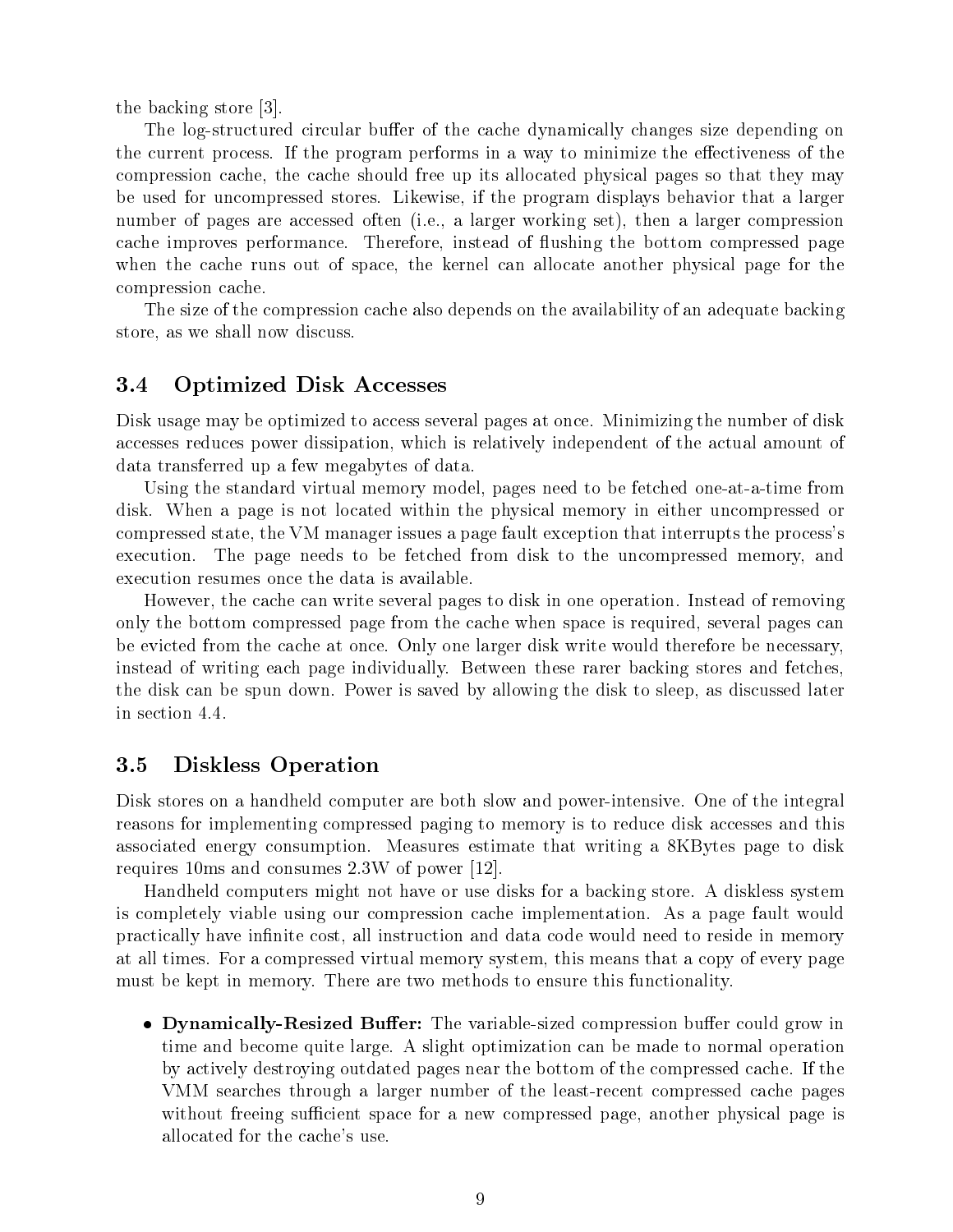Limited Virtual Memory: The memory manager can limit the amount of virtual memory available to the process. However, limiting virtual memory does not necessarily work well with dynamically-resized compression caches. If the process of resizing partitions is taken to completion, all of the physical memory could be allocated for the compression cache and execution would halt. Therefore, a maximum virtual memory size should be computed that allows for a growing compressed store, while keeping sufficient uncompressed space.

A diskless implementation allows for an enlargement of the compressed memory upon demand, while placing an eventual size limit on the cache. The dynamic condition of the cache allows the memory manager to tailor the size accordingly to application-specific parameters. The important point to note is that the cache and its associated power dissipation are not over-utilized. An error signal is returned when the available memory reaches its configured limit. The user can then change usage patterns or choose instead to perform other operations.

## $\overline{\mathcal{A}}$

This section considers the energy and storage efficiency of the compressed VM design.

### 4.1 Energy Efficiency

We shall detail the energy consumption of our system, and discuss the choices and results of our design.

### 4.1.1 Constant Clock Speed

The system requires processor cycles, and thus energy, in order to compress pages in physical memory. Our system takes 4 instructions on average to compress one byte of memory. The number of processor cycles requires to compress one 8 KByte page is be calculated:

$$
8Kbytes * \frac{1024bytes}{KByte} * \frac{4instr}{byte} * \frac{1cycle}{instr} = 32768 cycles
$$

The processor can be clocked as fast as 200 MHz, but also may run at 100 MHz and 33 Mhz clock speeds. The peak power consumption of 400mW occurs when the processor runs at 200 MHz, and is directly proportional to the processor clock speed. The energy consumption and speed to compress one page of data at the different clock speeds is shown in figure 3.

| Clock speed | Energy                              | Speed |
|-------------|-------------------------------------|-------|
| 200 MHz     | $6.55 * 10^{-5}$ J   0.164 ms       |       |
| $100$ Mhz   | $6.55 * 10^{-5}$ J $\vert$ 0.328 ms |       |
| l 33 MHz    | $6.55 * 10^{-5}$ J 0.993 ms         |       |

Figure 3: Compression statistics

The amount of energy dissipated when compressing a page remains constant across different clock speeds. For the greatest performance in terms of speed, the handheld computer should be clocked as its fastest clock speed of 200 MHz. Obviously, the 0.164 ms required to compress a page to memory is much quicker than the 10 ms seek and write time of a disk.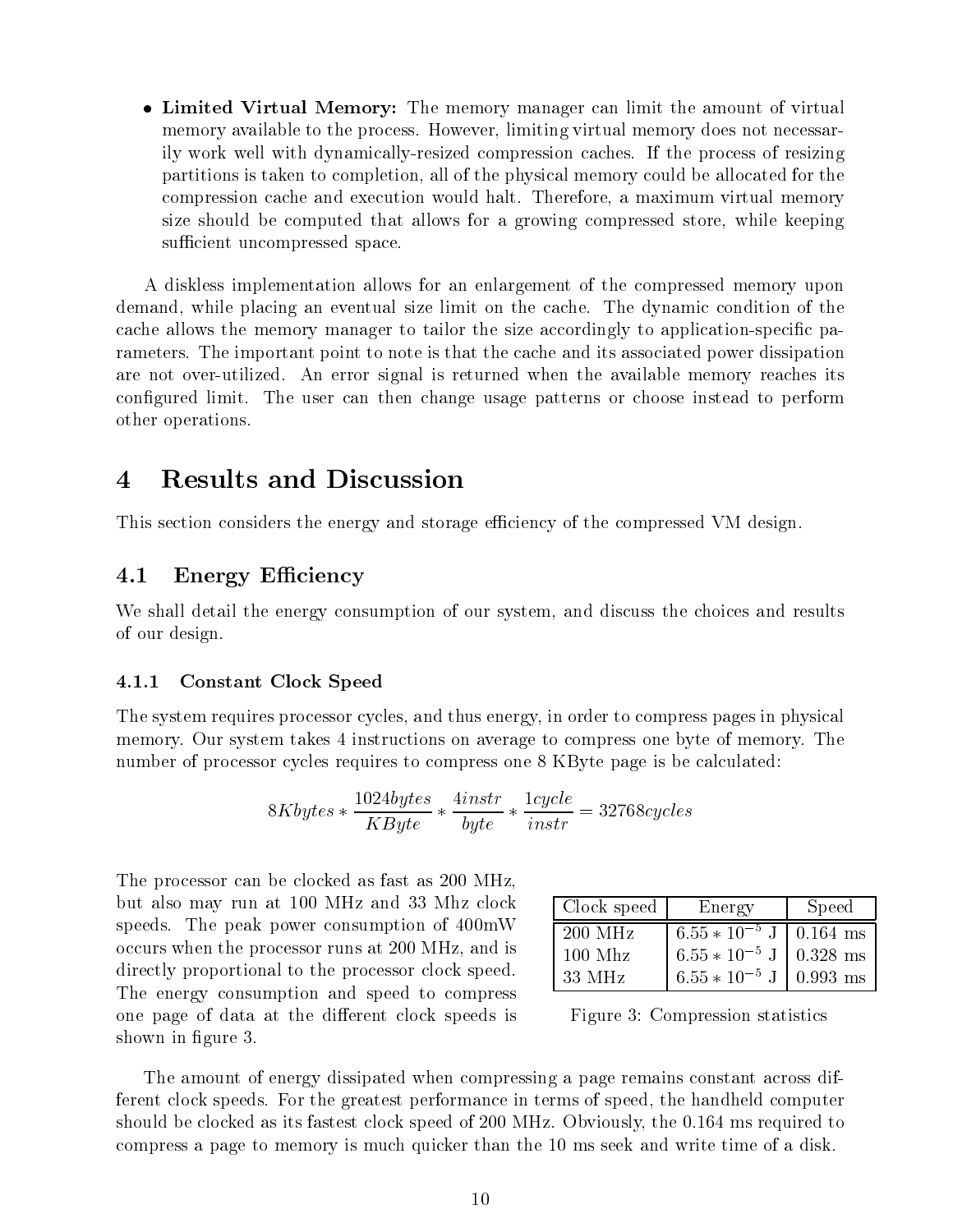#### Disk Stores versus In-Memory Compression 4.1.2

Disk stores are signicantly more energy intensive than compressing pages to physical memory. All pages are stored on disk in their uncompressed state, therefore written as fixed-size stores to disk. Pages are also read from disk when page faults occur in the virtual memory, at which point uncompressed pages are wanted. Pages stored in compressed form on disk would require extra handling for their variable-sized nature, and would still need to be uncompressed when brought back into memory. Therefore, all backing stores are performed on uncompressed pages.

Writing a block to disk consumes 2.3 W on average and takes 10 ms [12], taking into account rotational seek, rotational latency, and transmission time. This power usage accounts for an energy loss of 23 mJ for every separate disk access. As described, this number is relatively independent of the actual amount of data transferred.

Assuming an initial compression cache size of 16 MBytes [12], 134 mJ of energy is required to fill the entire cache with compressed pages. As previously calculated, only  $0.065$  mJ of energy is required to compress one page. If a page is uncompressed, another page generally needs to be compressed and moved to the cache. Assuming that uncompression requires a similar number of instructions per byte, 0.13 mJ of energy is used for the entire process of fetching a page from the compressed store after making available room.

Let us consider the energy efficiency of a 16 MByte RAM partition for a compressed store. If all 32 MBytes of the physical memory was uncompressed, we would experience a  $1\%$  miss as shown in figure 4. If we assume that accesses to uncompressed memory are "free" (i.e., consume insignificant amounts of energy in comparison to compressed and disk paging), the cost of this access may be calculated as follows:

$$
Cost = Cost_{Uncompressed} + MissPenalty_{Disk}
$$
  
= Cost\_{Uncompressed} + MissRate \* Cost\_{Disk}  
= 0 + (0.01)(23*mJ*)

Therefore, if we allocate the entire physical memory to the uncompressed store, the cost of touching one page in memory is 0.23 mJ.

If we assume a 16 MB compressed partition, the cost of paging may be calculated differently. The miss rate to disk is 0.0156%, given 80 MB of physical memory storage. The miss rate to compressed store is 4%.

$$
Cost = Cost_{Uncompressed} + MissPenalty_{Compressed} + MissPenalty_{Disk}
$$
  
= Cost<sub>U</sub> + MissRate<sub>C</sub> \* Cost<sub>C</sub> + MissRate<sub>D</sub> \* Cost<sub>D</sub>  
= 0 + (0.04)(0.066mJ) + (0.000156)(23mJ)

This cost of this paging is 0.0062 mJ, a large improvement resulting from the addition of a compressed store. In the next section we calculate an optimal RAM partitioning given these cost heuristics.

Both single pages and a block of evicted pages may be written to disk, given our diskwrite optimization. Depending on the size of the process's working set in relation to the size of the available physical memory, backing stores may occur often or rare. The memoryintensive nature of our handheld computer, however, suggests the former might often be true.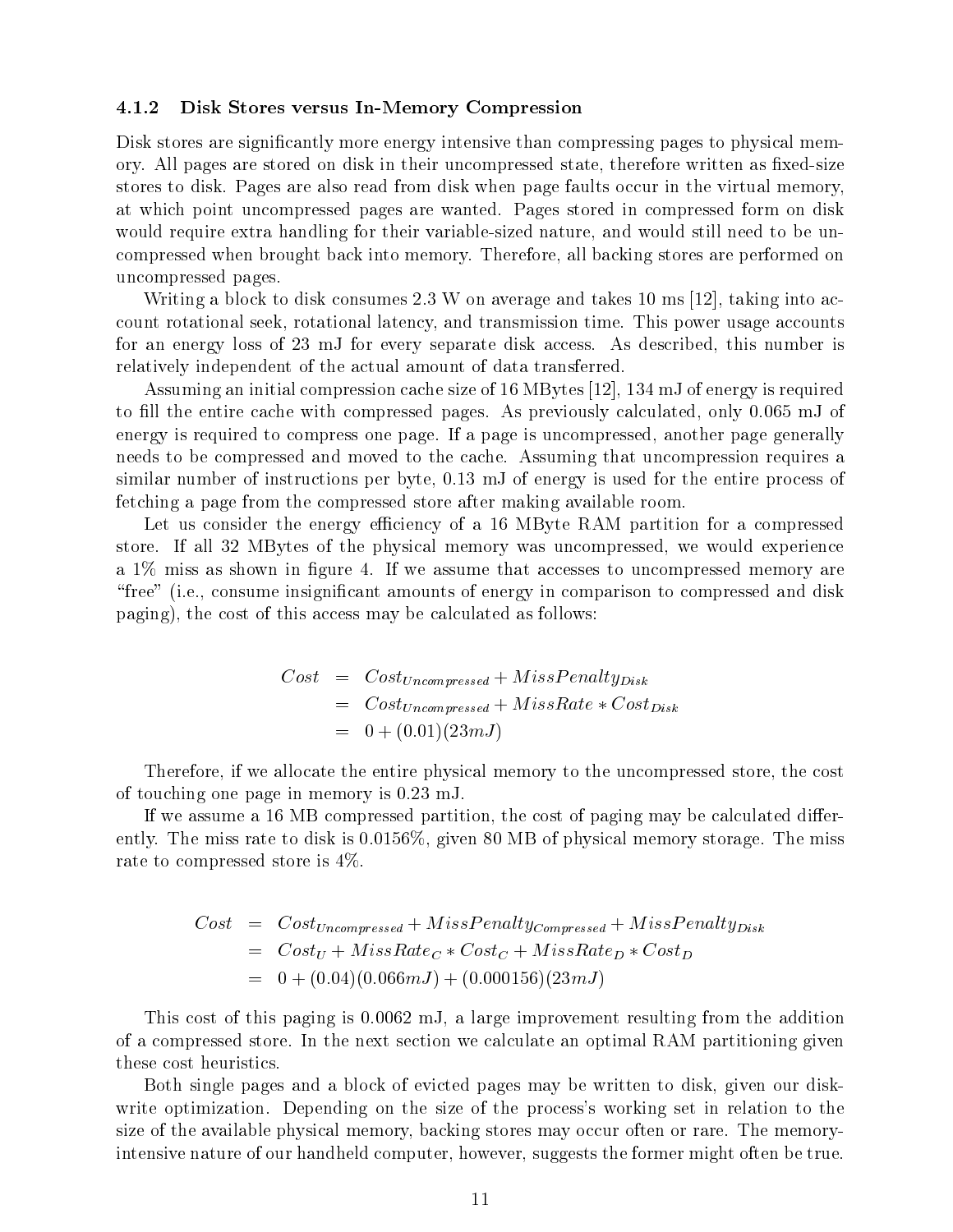Therefore, 23mJ backing stores deplete battery life much more than compressing pages to memory.

#### 4.2 Memory Efficiency

This section describes the memory use of our virtual memory implementation.

### 4.2.1 Initial RAM Partitioning

The compression cache design uses a circular buffer that is dynamically resized depending on the behavior and referencing pattern of the process. However, an optimal initial RAM partition can be determined to help minimize energy consumption.





Figure 4: Miss rate for LRU replacement Figure 5: Energy consumption for various RAM partition configurations

The miss rate for the LRU replacement policy can be expressed as a function of the RAM used, shown in figure 4. These miss rates were used to calculate the cost of a single page fault given a fully uncompressed memory and a 16 MB compressed partition. Using the same cost equation as before, figure 5 shows energy consumption as a function of the RAM partition. Uncompressed partitions in the range of 8 to 16 MB appear sufficient; the function reaches an approximated minimum of 0.0053 mJ with a 13 MB partition.

We can conclude that a more optimal initial partitioning of the RAM would be 19 MB for the compressed store, and 13 MB for the uncompressed store. This obviously will change over the life of a process due to the dynamic resizing we support. The cost heuristic also does not account for the delay cost of a compressed access. A user might prefer speed over energy consumption, and desire a different initial partitioning.

### 4.2.2 Hierarchical Page Table Size

A hierarchical page table is better suited for our handheld system than simpler linear page tables. Assuming that the 32 MB physical memory is initially partitioned as we calculated, the in-memory virtual memory capacity is  $13 + 4 * 19 = 89MB$ . The disk capacity is a surprisingly large 3:2GB. All user address spaces have their own page tables to the virtual memory. With both the memory-intensive nature of newer handheld applications and users running multiple applications at once, the total size of all page tables becomes excessive.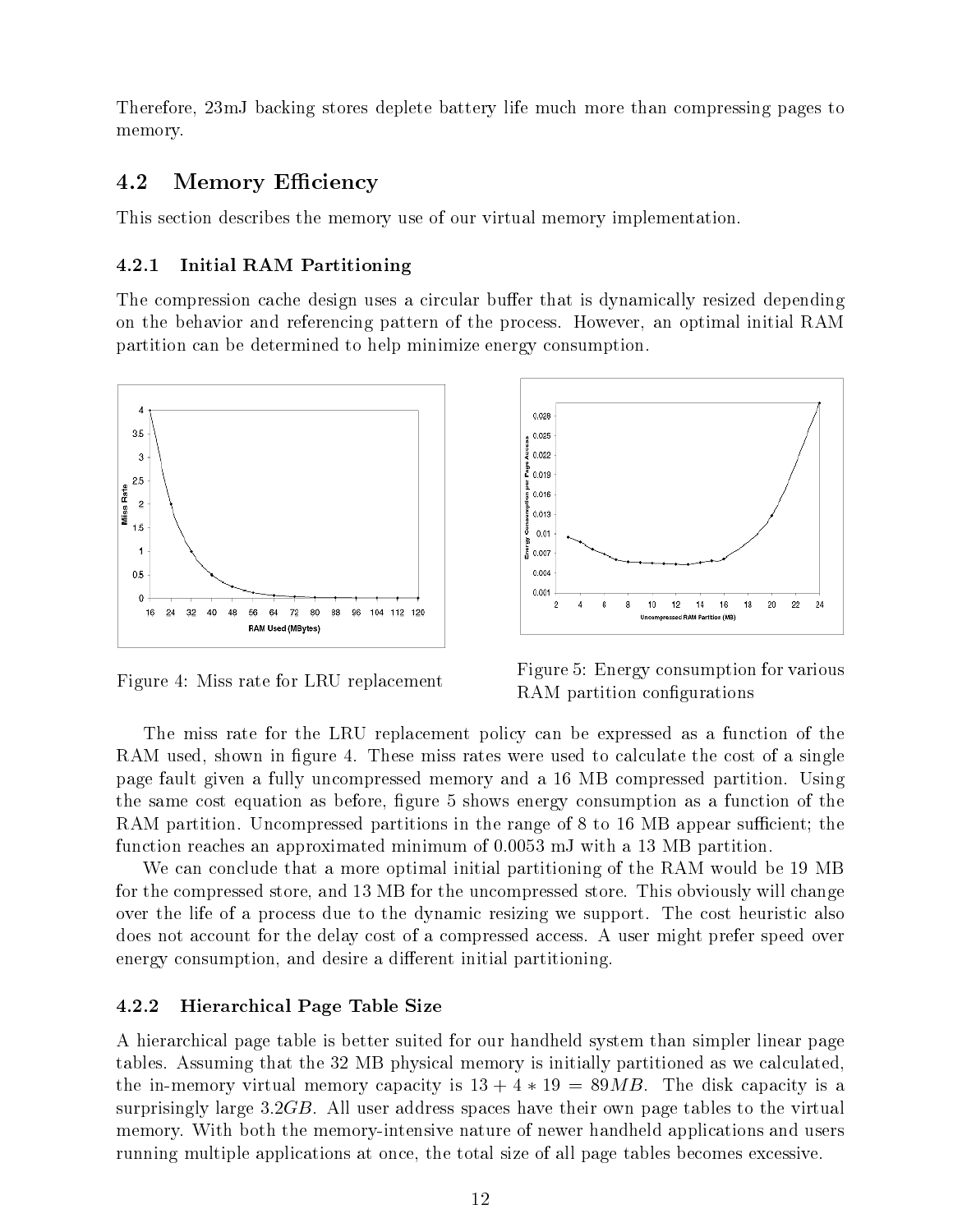Linear page tables are ill-suited for the handheld virtual memory environment. While the virtual address space is very large, only a small fraction of pages are generally populated. Therefore, a sparse representation such as a hierarchical page table is better suited for our system.

Hierarchical tables decrease memory usage by keeping unused sublevels of the page table in the compression or backing store. While the root and L1 tables would explicitly remain in uncompressed memory, we may have to uncompress pages or issue page faults when walking the page table. This is an inherent trade-off of hierarchical page tables. The design is based on the premise that the additional available memory outweighs the miss penalty, which is minimized due to replacement policies based on locality of reference.

### 4.3 Prefetching Pages

Next-generation applications for handheld computers often share the nature of being highly memory-intensive. These features may include streaming audio and video, accessing large graphic files from the web, or performing speech and character recognition in the user interface. Most of these types of applications display very strong spatial locality. Many types of media files, streaming or otherwise, are fetched sequentially from  $I/O$ .

Prefetching may improve performance for our virtual memory system. The processor can speculate which pages will be fetched in the near pages, and use otherwise idle cycles to preemptively fetch these pages. Prefetching remains an area of continued research, but current techniques are well suited [8] for the type of applications we expect the handheld computer to run. Our virtual memory design and its log-structured compression cache should not preclude existing prefetching techniques.

### 4.4 Disk Spin Policy

Disks consume a signicant portion of system power in mobile and handheld computers, shown to be more than 20-30% of total power [5]. Battery life may be extended by performing useful spin-up and spin-down operations to minimize unnecessary battery use. However, this technique has an underlying tradeoff between reduced idle power consumption by spinning the disk down after each use, and reduced interactivity by delaying response time during spin-up. Also, the spin-up process itself consumes energy.

Several different algorithms for spinning up and down a disk have been described in  $[4]$ . They are based on off-line optimal algorithms and on-line threshold-demand and predictive algorithms. Threshold-demand spin policies have been measured to reduce power consumption in mobile computers and disks by about 53%, given a threshold of 10 seconds.

Usage patterns may change over time, thus a fixed threshold for demand spin-up may be unsuited for different users. Techniques have been developed [5] for adaptive spin policy. The idle-time threshold for spinning down the disk is varied based on the user's tolerance for undesirable delays.

The handheld computer described in this paper would benefit from spinning down its disk when it is not being used. The handheld computer has been measured to consume 4.7 Watts during disk startup from sleep, which takes 20 ms. An idle disk consumes 0.95 W on average, while a spun-down disk consumes only 0.1 W. We are assuming that spinning-down a disk does not require any extra power. Thus, a spun-down disks saves 0.85 Joules per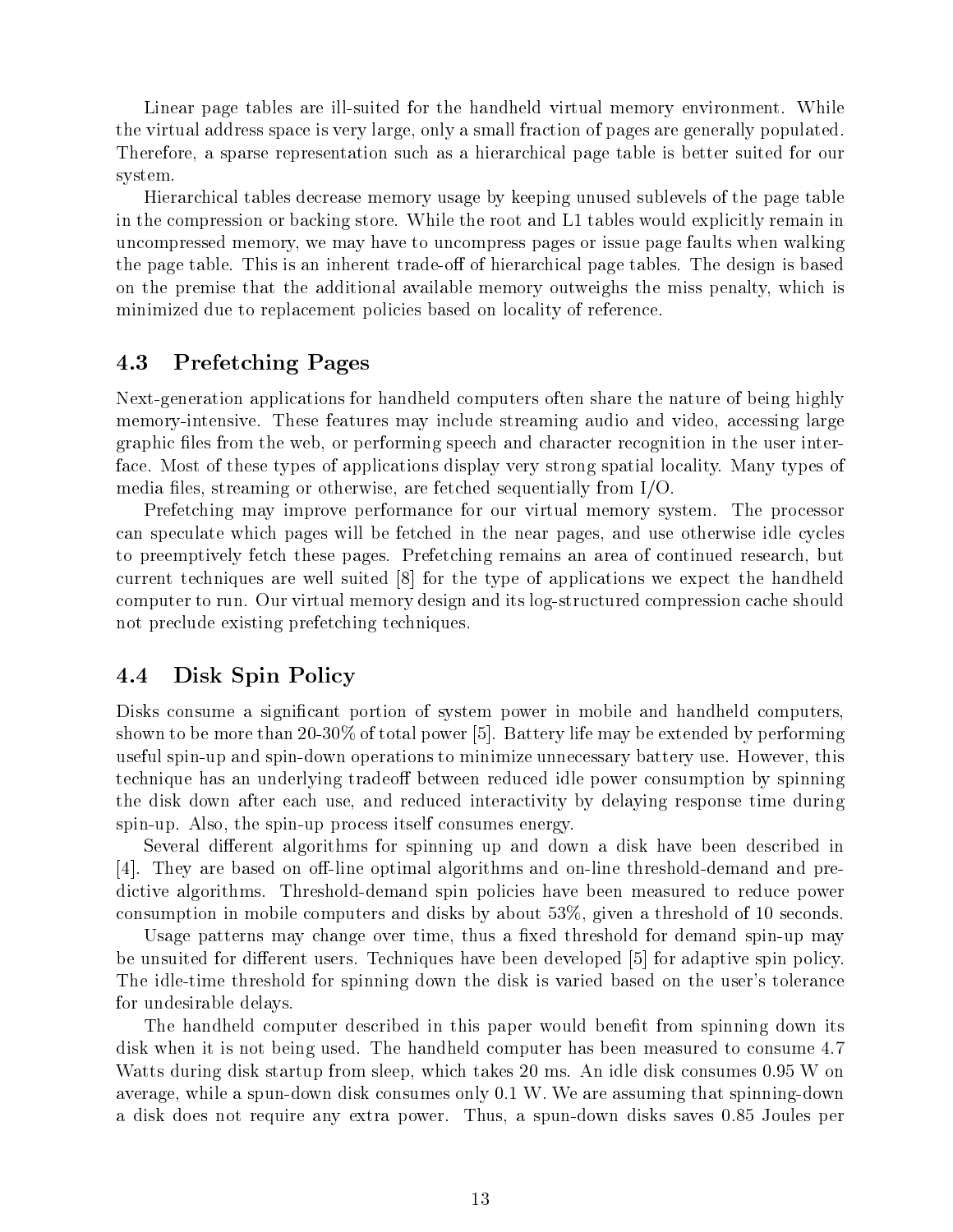second. Given an initial expenditure of 0.094 J  $(4.7 \text{ W} * 20 \text{ ms})$ , spinning down a disk for periods even less than one second saves power.

Our system will incorporate adaptive threshold spin policy. In laptop computers, this policy consumes only slightly more energy while reducing undesirable delays.

Compressed stores compound the benefit of spinning down the disk. The disk will actually receive fewer accesses on average, as more pages can be stored directly in physical memory. The advantages in spinning down the disk in terms of reduced power dissipation are even improved with the nature of certain log-structure file system. Sprite LFS, for example, collects large amounts of new data in the file cache before writing to disk as a single large I/O [9]. Less demand is placed on the disk, thus it may remain in sleep mode for longer periods of time.

### 4.5 Technology Trends

The compression cache outlined in this paper seeks to reduce virtual memory backing stores, in order to reduce slow and energy-consuming  $I/O$ . Technological trends suggest that iterative refinement of hardware will not sufficient match application requirements. Processor speed has seen exponential growth in comparison to disk access time: processor power has doubled approximately every year, while disk seek rates double only every ten years [6]. While workstations use increasingly fast local-area networks, handheld and other mobile computers are mostly limited by slower wireless communications. The inherent propagation delay of these signals impede possible speed-up.

A compression cache should become even more beneficial with future technological developments. The performance of physical memory has improved faster than the backing store. Likewise, battery technology has not improved significantly in the past several years. On the other hand, memory has grown both cheaper and denser, allowing architects to place more physical memory in computers. With larger amounts of physical memory, our disk requirements decrease even further, improving both speed and energy consumption.

In-memory page compression is only one method to reduce power consumption. Chipmakers such as Intel and Transmeta are developing the StrongARM [7] and Crusoe [10] chips, respectively. These low-power chips run much cooler than traditional processor chips, and greatly extend battery life. They are specifically engineered for palm-size devices and other emerging portable computing applications.

#### 5Conclusion

A compression cache may be utilized to reduce traffic to the backing store by compressing lesser-used pages to physical memory. Another layer of memory hierarchy has been introduced: the most recent pages are stored in an uncompressed state, lesser used pages are kept in the compression cache, and rarely touched pages may be stored on disk. We estimate that compressing pages instead of performing a backing store improves both speed and energy efficiency by 1-2 orders of magnitude. The design is also compatible with other optimizations such as disk spin-down and prefetching. The compression cache is therefore well-suited as a virtual memory system for handheld computers.